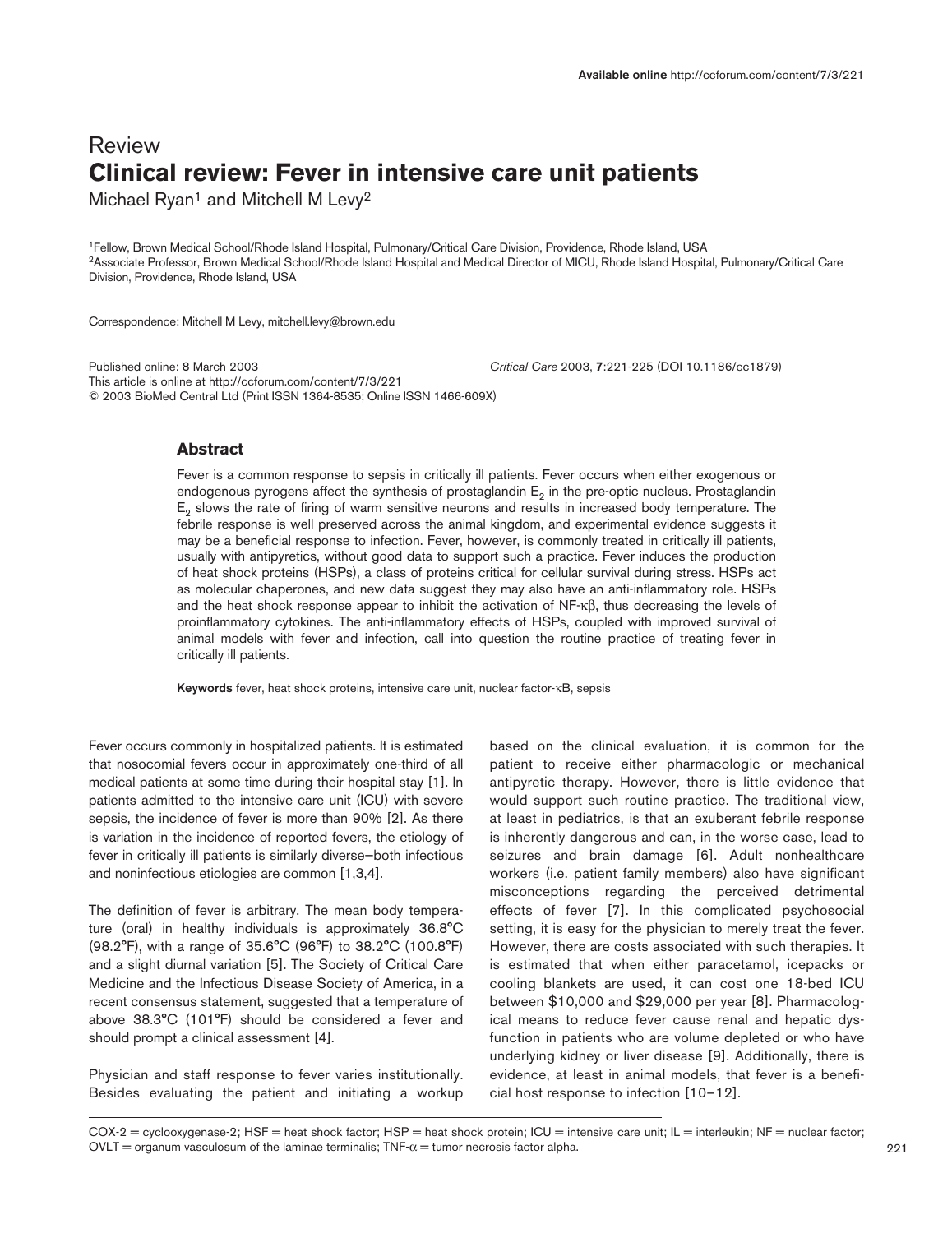The goal of the present review is to question, by critically evaluating the literature, the practice of routinely treating fever in the ICU patient. The pathophysiology of fever will be reviewed, the animal and human data that have evaluated the role and the potential beneficial effects of fever in disease states will be examined, and the hemodynamic and metabolic costs of fever will be summarized.

# **The physiology of fever**

Fever is extremely well preserved throughout evolution. It has been found in numerous phyla and is estimated to be more than four million years old [13]. Fever is seen in mammals, reptiles, amphibians, and fish as well as in some invertebrates. Not only is it found in endothermic (warm-blooded) animals, it is also seen in ectothermic (cold-blooded) animals [11]. In response to infection, lizards will elevate their body temperature by selecting a warmer microclimate [14]. The febrile response, defined by Plaisance and Mackowiak, is a "complex physiologic reaction to disease involving a cytokine mediated rise in core temperature, generation of acute-phase reactants, and activation of numerous physiologic endocrinologic and immunologic systems" [15].

Exogenous stimuli, such as endotoxin, staphylococcal erythotoxin and viruses, induce white blood cells to produce endogenous pyrogens. The most potent of these endogenous pyrogens are IL-1 and tumor necrosis factor alpha (TNF- $\alpha$ ) [16]. Other endogenous pyrogens that are integral in the febrile response include IL-6 and the interferons [17]. These endogenous pyrogens act on the central nervous system at the level of the organum vasculosum of the laminae terminalis (OVLT). The OVLT is surrounded by the medial and lateral portions of the pre-optic nucleus, the anterior hypothalamus and the septum pallusolum [18].

The exact mechanism of how circulating cytokines in the systemic circulation effect neural tissue remains unclear. It has been hypothesized that a leak in the blood–brain barrier at the level of the OVLT allows the central nervous system to sense the presence of endogenous pyrogens. Additional proposed mechanisms include active transport of cytokines into the OVLT or activation of cytokine receptors in endothelial cells of the neural vasculature, which than transduce signals to the brain [19].

The OVLT synthesizes prostaglandin, especially prostaglandin  $E<sub>2</sub>$ , in response to endogenous pyrogens. Prostaglandin  $E<sub>2</sub>$  acts directly on the cells of the pre-optic nucleus to reduce the rate of firing of warm sensitive neurons, and it is one of the downstream products of the arachidonic acid pathway [20,21]. There is ample evidence that cyclooxygenase-2 (COX-2) in neural vasculature is important in the formation of fever. Induction of the febrile response by lipopolysaccharide, TNF-α, and IL-1β resulted in increased COX-2 mRNA in the cerebral vasculature of numerous experimental models of fever [22]. In a murine model COX-2

knockout mice were unable to mount a febrile response to endotoxin, and in humans COX-2 selective inhibitors were shown to reduce fever [23,24]. In fact, over 30 years ago, the NSAIDS were shown to inhibit the action of COX-2 [25]. Shortly afterwards, a similar mechanism was discovered for acetaminophen, but this effect was only found in neural COX-2 enzymes; thus explaining why acetaminophen is a strong anti-pyretic but devoid of anti-inflammatory effects [26].

## **Fever and clinical outcomes**

Although the febrile response has existed for millions of years, controlled studies evaluating the benefits of fever do not exist. Most of the studies in humans evaluating clinical outcomes, fever and infection have been case–control series. For example, in the pre-antibiotic era, artificial fever was used, with limited success and without controlled trials, to treat neurosyphilis [27,28]. Evaluation of fever in animal models is confounded by the fact that stressed animals often increase their body temperature several degrees with handling and is confounded by questions about the appropriate pyrogenic stimulus in a particular species [11]. It has been postulated that a behavior so widely preserved, yet metabolically expensive, must convey some net benefit to the host or it would not have been retained during evolution [11].

*In vitro* and animal data evaluating the effect of temperature on survival during infection suggest that fever may be beneficial to the host. Increased survival with fever has been demonstrated in animal studies [29,30]. In fact, the majority of studies (14 out of 21 studies) evaluated in one review demonstrated a deleterious effect of lowering body temperature [11]. Additionally, increasing temperature has effects on the minimum inhibitory concentration of antibiotics to bacteria. As the experimental temperature increased past 38.5°C, the authors of one study found reductions in the minimum inhibitory concentrations, representing a progressive increase in the antimicrobial activity of antibiotics [31].

While *in vitro* data and animal data seems to suggest that treatment of fever does not favorably impact morbidity and mortality, human studies in this area are lacking. In a study with 218 patients who had gram-negative bacteremia, fever correlated positively with survival [32]. However, this data is confounded by the fact that the majority of afebrile septic patients who died did not receive appropriate antibiotic therapy. Additionally, another retrospective case series showed that failure to mount a febrile response within the first 24 hours was associated with increased mortality [33]. When patient comfort was evaluated as a primary outcome variable, there was no difference in the comfort level of patient who had fever treated versus control [8].

#### **Fever and the immune response**

Increased temperature is known to induce changes in many of the effector cells of the immune response. In addition to these changes, fever induces the heat shock response. The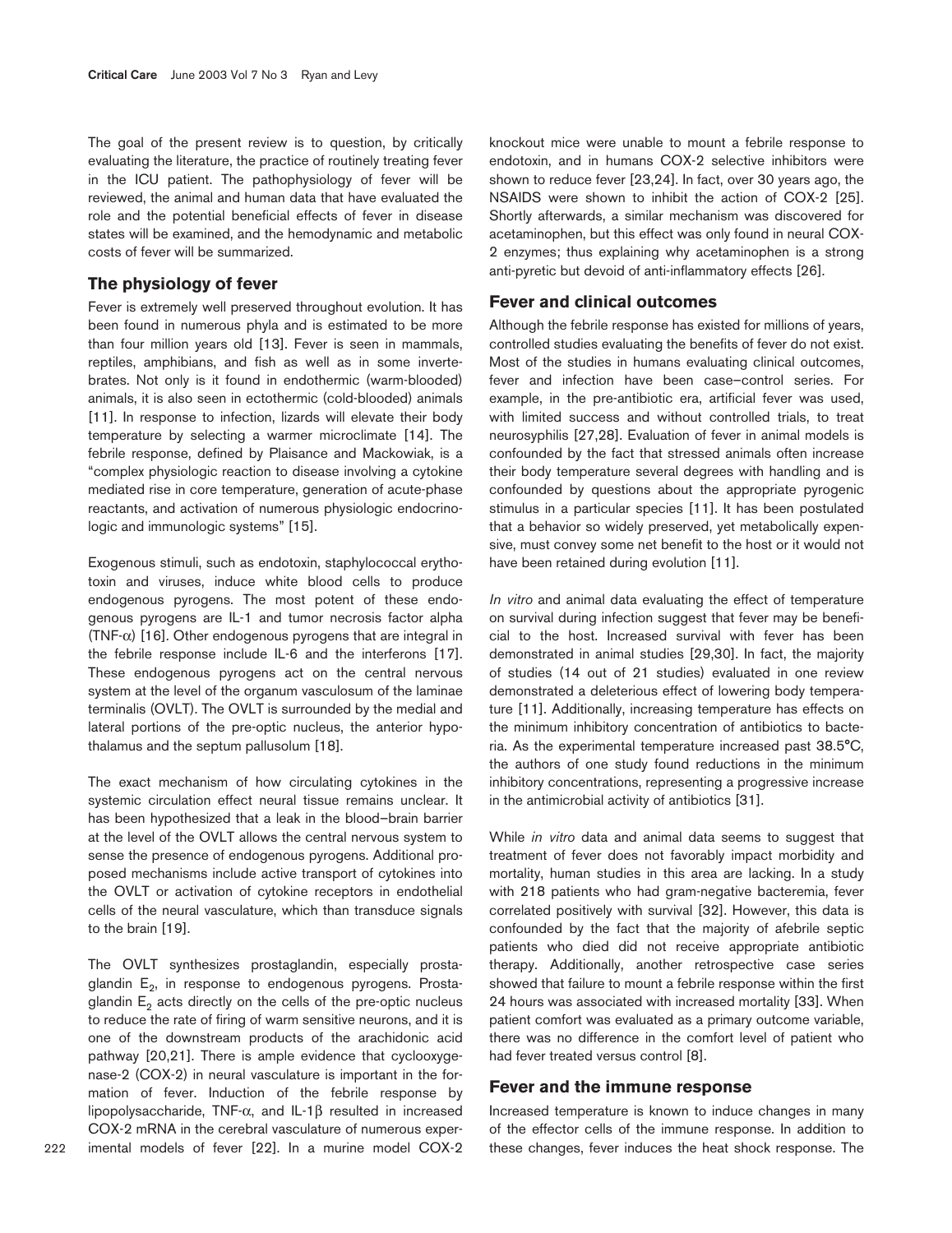heat shock response is a complex reaction to fever, to cytokines, or to numerous other stimuli. The end result of this reaction is production of heat shock proteins (HSPs), a class of proteins crucial to cellular survival [34]. Ritossa first reported the heat shock response in 1962 when he noticed changes in the *Drosphilia* chromosome in response to increased temperature [35]. The protein products of these chromosomal changes were subsequently isolated and called HSPs [36].

The heat shock response provides a cell or organism with thermotolerance. When a cell is subjected to a sublethal heat stress, this sublethal stress protects the organism from a subsequent potentially lethal heat stress [37]. This response seems to not only function to provide protection from heat, but can, by a mechanism called cross-tolerance, be induced by a particular stressor (e.g. heat) and can protect against cell death from an entirely different lethal stress (e.g. endotoxin) [34].

HSPs have subsequently been found in numerous organisms, and the DNA sequencing and subsequent protein structure is highly preserved between organisms [38]. Because they are so well preserved throughout nature, it is postulated that HSPs are critical for cell survival. They are molecular chaperones that escort proteins marked for translocation throughout the organelles of a cell, they participate in refolding proteins that have become denatured during cellular stress, and they transport severely damaged proteins to proteolytic organelles for destruction [39]. Additionally, HSPs also are important in the apoptotic response, modulating the immune response, and in regulating steroid hormone receptors.

Inducible HSPs exist in the cytosol, bound to proteins called heat shock factors (HSFs) [34]. A stress causes HSPs to dissociate from HSFs, and the HSFs are then phosphorylated . These phosphorylated HSFs form a trimer that enters the nucleus of the cell and, after further phosphorylation, bind to the cellular DNA on a sequence called a heat shock element. The heat shock element is a promoter sequence for the HSP. Binding of the HSF to the heat shock element causes transcription of HSP mRNA. Translation of the mRNA occurs, and further HSPs are produced [39].

This system is regulated on several levels. HSPs bind to dissociated HSFs in the cytosol, preventing the formation of further HSF trimers to act as DNA promoters. Additionally, there is evidence of post-transcriptional regulation of HSP production [34]. *In vitro* experiments show that while HSP mRNA is increased secondary to a stressor, the amount of HSPs produced is variable and is dependent on the magnitude of the stressor [40].

# **Heat shock response: clinical implications in sepsis**

The importance of the heat shock response *in vivo* has been demonstrated in numerous experiments. Ryan and colleagues heated rats from 39°C to 42.5°C and then, 24 hours later, administered a lethal dose of endotoxin to the animals [10]. The mortality in the control group at 48 hours was 71.4%. while no rats died in the heat-treated group. Villar and colleagues showed that, during intra-abdominal sepsis, previous heat treatment significantly impacted mortality and reduced organ injury [12]. In this study, rats underwent heat treatment 18 hours before cecal ligation and puncture. Survival at 7 days was noted, and rats were sacrificed at various times after the cecal ligation and puncture to examine the organ histology. The HSP-72 levels increased in the lungs and the heart of heat-treated animals shortly after heat treatment. Animals that underwent cecal ligation and puncture without previous heat treatment had no detectable expression of HSP-72 at any time in the course of their illness. The heattreated rats had improved mortality, had less organ damage, and had less evidence of acute lung injury.

Interestingly, severe sepsis may be associated with a diminished heat shock response. Lymphocytes obtained from a group of patients with severe sepsis were compared with lymphocytes obtained from critically ill postoperative patients and healthy volunteers [41]. At baseline, all three groups had similar percentages of lymphocytes expressing HSP-70. When the lymphocytes were given an endotoxin challenge, however, the percentage of lymphocytes that expressed HSP-70 was significantly less in the septic group. If patients recovered from severe sepsis, there was an increase in the percentage of their lymphocytes that produced HSP-70 to endotoxin challenge. This may suggest that HSPs modulate the septic response.

There is strong evidence that HSPs have anti-inflammatory roles. *In vitro* studies have shown that the heat shock response reduces levels of TNF-α, IL-1, IL-6, and IL-10 [42]. This effect is not isolated to cell cultures, as it has also been demonstrated in murine models of sepsis [43,44]. The ability of the heat shock response to inhibit a wide array of inflammatory mediators implies that it must modulate the septic response at one or more key regulatory steps. Indeed, recent data has demonstrated that induction of the heat shock response downregulates the activity of NF-κB.

# **Heat shock response and NF-**κ**B**

NF-κB is a nuclear transcription factor that, when activated, binds to DNA promoter regions that encode for the mRNA of numerous inflammatory molecules. The effect of this binding is to enhance the expression of these inflammatory mediators [45]. NF-κB, therefore, is a potent upstream modulator of the proinflammatory response. NF-κB is a dimer composed of two proteins from the ReL family. It is contained in the cytosol of the cell, bound to an inhibitory protein called I-κB. During the process of NF-κB activation, I-κB is phosphorylated by a kinase called IKK [38]. This causes the I-κB to dissociate from NF-κB, uncovering the nuclear translocation signal on the NF-κB dimer. Unbound NF-κB is than able to serve its role as a DNA promoter to enhance the transcription of mRNA, which codes for the inflammatory molecules.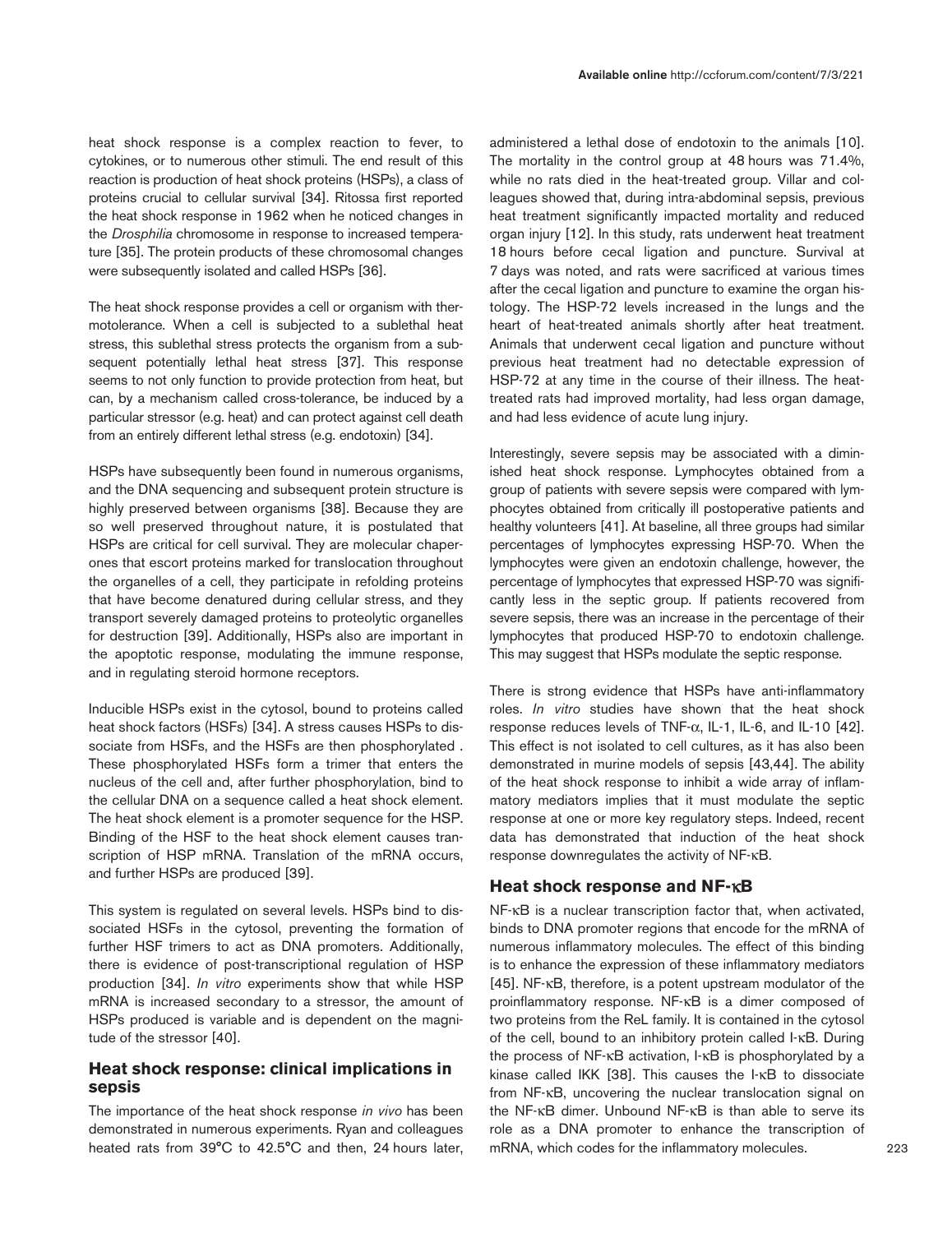NF-κB activity has been reported to correlate with mortality in septic shock patients. Borher and colleagues followed daily NF-κB activity obtained from nuclear extracts of peripheral blood monocytes. They found that survivors of septic shock, when compared with patients who died, had significantly less increases in their daily NF-κB activity. In fact, all five patients who died had a doubling of their baseline NF-κB activity [46]. In a similar study, Paterson and colleagues showed that there was increased nuclear activity of NF-κB in both monocytes and neutrophils of septic patients when compared with healthy controls [47]. The patients who died from sepsis had increased levels of NF-κB activity in the nucleus of monocytes, as compared with patients who survived sepsis.

The exact mechanism by which hyperthermia, via induction of the heat shock response, appears to modulate the immune response to sepsis is thought to be through inhibition of IKK proteins [45]. As mentioned earlier, IKK has been shown to be an important regulator of NF-κB activity. This protein phosphorylates I-κB and allows the regulatory protein to disassociate from NF-κB, thus allowing NF-κB to migrate into the nucleus of the cell [38,45]. Inhibition of IKK will therefore lead to decreased NF-κB activation and, ultimately, to less downstream proinflammatory cytokine gene expression.

After induction of the heat shock response with  $TNF-\alpha$ , human respiratory and alveolar cells had less production of inflammatory cytokines, had less phosphorylated I-κB, had higher total levels of I-κB, and had less IKK activity [48]. Additionally, recent *in vitro* experiments in human endothelial cells have duplicated this work, showing that the heat shock response reduces the activation of IKK, thereby reducing the phosphorylation of the inhibitory protein I-κB and preventing activation of NF-κB [49].

These data, which link fever and heat shock response to inhibition of NF-κB, and thus decreased downstream cytokine production, raise an important question about the wisdom of treating hypothermia in septic patients.

## **Summary**

Fever in the ICU, and especially in patients with sepsis, is extremely common. It occurs from activity of endogenous pyrogens that enhance prostaglandin  $E_2$  production in the pre-optic region of the hypothalamus. Drugs that inhibit COX-2, as well as measures that promote active cooling, are effective at suppressing fever and are frequently used during critically illness. Despite their widespread use, there is data that suggest fever is beneficial to animals with infection, and there is no evidence that treating fever changes mortality. There is theoretical benefit that, through the heat shock response and subsequent reduction of NF-κB, fever may play a protective role in the survival of patients with severe sepsis. In the absence of meaningful evidence for the beneficial effects of fever reduction, the commonplace reduction of fever in critically ill patients must be called into question.

None declared.

# **References**

- 1. Cunha BA, Shea KW: **Fever in the intensive care unit**. *Infect Dis Clin North Am* 1996, **10**:185-209.
- 2. Arons MM, Wheeler AP, Bernard GR, Christman BW, Russell J A, Schein R, Summer WR, Steinberg KP, Fulkerson W, Wright P, Dupont WD, Swindell BB: **Effects of ibuprofen on the physiology and survival of hypothermic sepsis. Ibuprofen in Sepsis Study Group**. *Crit Care Med* 1999, **27**:699-707.
- 3. Marik PE: **Fever in the ICU**. *Chest* 2000, **117**:855-869.
- 4. O'Grady NP, Barie PS, Bartlett J, Bleck T, Garvey G, Jacobi J, Linden P, Maki DG, Nam M, Pasculle W, Pasquale MD, Tribett DL, Masur H: **Practice parameters for evaluating new fever in critically ill adult patients. Task Force of the American College of Critical Care Medicine of the Society of Critical Care Medicine in collaboration with the Infectious Disease Society of America**. *Crit Care Med* 1998, **26**:392-408.
- 5. Mackowiak PA, Wasserman SS, Levine MM: **A critical appraisal of 98.6 degrees F, the upper limit of the normal body temperature, and other legacies of Carl Reinhold August Wunderlich**. *JAMA* 1992, **268**:1578-1580.
- 6. Ipp M, Jaffe D: **Physicians' attitudes toward the diagnosis and management of fever in children 3 months to 2 years of age**. *Clin Pediatr (Phila)* 1993, **32**:66-70.
- 7. Fletcher JL, Jr., Creten D: **Perceptions of fever among adults in a family practice setting**. *J Fam Pract* 1986, **22**:427-430.
- 8. Gozzoli V, Schottker P, Suter PM, Ricou B: **Is it worth treating fever in intensive care unit patients? Preliminary results from a randomized trial of the effect of external cooling**. *Arch Intern Med* 2001, **161**:121-123.
- 9. Plaisance KI: **Toxicities of drugs used in the management of fever**. *Clin Infect Dis* 2000, **31 (Suppl 5)**:S219-S223.
- 10. Ryan AJ, Flanagan SW, Moseley PL, Gisolfi CV: **Acute heat stress protects rats against endotoxin shock**. *J Appl Physiol* 1992, **73**:1517-1522.
- 11. Kluger MJ, Kozak W, Conn CA, Leon LR, Soszynski D: **The adaptive value of fever**. *Infect Dis Clin North Am* 1996, **10**:1-20.
- Villar J, Ribeiro SP, Mullen JB, Kuliszewski M, Post M, Slutsky AS: **Induction of the heat shock response reduces mortality rate and organ damage in a sepsis-induced acute lung injury model**. *Crit Care Med* 1994, **22**:914-921.
- 13. Mackowiak PA: **Physiological rationale for suppression of fever**. *Clin Infect Dis* 2000, **31 (Suppl 5)**:S185-S189.
- 14. Bernheim HA, Kluger MJ: **Fever and antipyresis in the lizard Dipsosaurus dorsalis**. *Am J Physiol* 1976, **231**:198-203.
- 15. Plaisance KI, Mackowiak PA: **Antipyretic therapy: physiologic rationale, diagnostic implications, and clinical consequences**. *Arch Intern Med* 2000, **160**:449-456.
- 16. Leon L: **Cytokine regulation of fever: studies using gene knockout mice**. *J Appl Physiol* 2002, **92**:2648-2655.
- 17. Netea MG, Kullberg BJ, Van der Meer JW: **Circulating cytokines as mediators of fever**. *Clin Infect Dis* 2000, **31 (Suppl 5)**:S178- S184.
- 18. Boulant JA: **Role of the preoptic-anterior hypothalamus in thermoregulation and fever**. *Clin Infect Dis* 2000, **31 (Suppl 5)**: S157-S161.
- 19. Luheshi GN: **Cytokines and fever. Mechanisms and sites of action**. *Ann N Y Acad Sci* 1998, **856**:83-89.
- 20. Katsuura G, Arimura A, Koves K, Gottschall PE: **Involvement of organum vasculosum of lamina terminalis and preoptic area in interleukin 1 beta-induced ACTH release**. *Am J Physiol* 1990, **258**:E163-E171.
- 21. Saper CB, Breder CD: **The neurologic basis of fever**. *N Engl J Med* 1994, **330**:1880-1886.
- 22. Simmons DL, Wagner D, Westover K: **Nonsteroidal anti-inflammatory drugs, acetaminophen, cyclooxygenase 2, and fever**. *Clin Infect Dis* 2000, **31 (Suppl 5)**:S211-S218.
- 23. Li S, Wang Y, Matsumura K, Ballou LR, Morham SG, Blatteis CM: **The febrile response to lipopolysaccharide is blocked in cyclooxygenase-2(-/-), but not in cyclooxygenase-1(-/-) mice**. *Brain Res* 1999, **825**:86-94.
- 24. Schwartz JI, Chan CC, Mukhopadhyay S, McBride KJ, Jones TM, Adcock S, Moritz C, Hedges J, Grasing K, Dobratz D, Cohen RA,